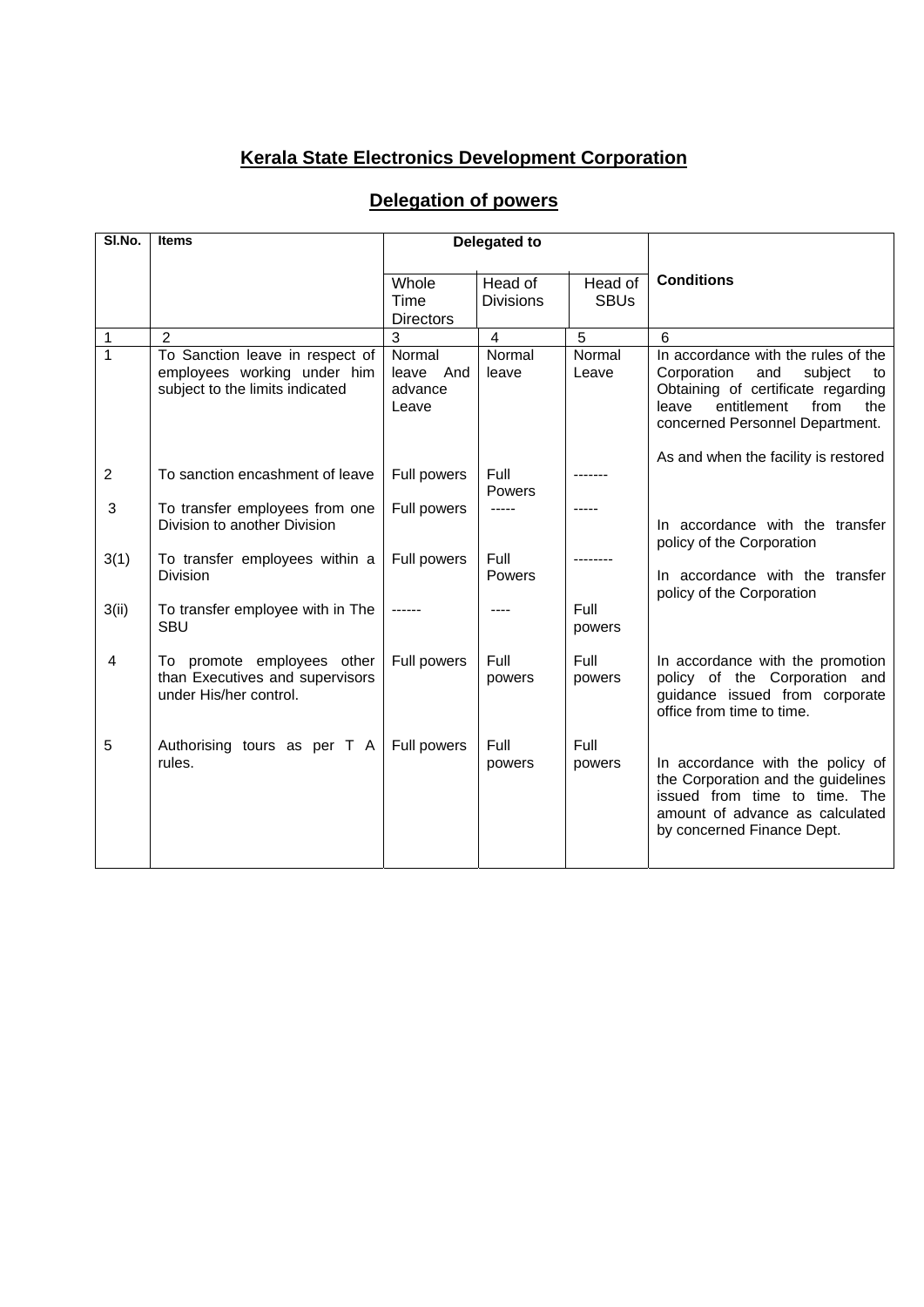| $\mathbf{1}$   | $\overline{2}$                                                                                                                                                                                                                                                                                                                                                                                                                                                                             | 3                                | 4                                                                                                                                      | 5                                                                                                                                       | 6                                                                                                                                                      |
|----------------|--------------------------------------------------------------------------------------------------------------------------------------------------------------------------------------------------------------------------------------------------------------------------------------------------------------------------------------------------------------------------------------------------------------------------------------------------------------------------------------------|----------------------------------|----------------------------------------------------------------------------------------------------------------------------------------|-----------------------------------------------------------------------------------------------------------------------------------------|--------------------------------------------------------------------------------------------------------------------------------------------------------|
| $\overline{6}$ | To initiate disciplinary actions<br>Including issuing of Charge<br>Memos to employees under<br>His/her control.                                                                                                                                                                                                                                                                                                                                                                            | Full<br>powers                   | Full powers                                                                                                                            | Full powers                                                                                                                             | ln<br>accordance<br>with<br>the<br>prescribed<br>procedure<br>and<br><b>Rules</b><br>οf<br>the<br>corporation.                                         |
| $\overline{7}$ | Award of penalties<br><b>Major penalties</b><br>i Reduction to a lower grade or<br>post or to a lower stage in a<br>time scale of pay for a<br>specified period with further<br>directions as to whether or not<br>employee<br>the<br>shall<br>earn<br>increment of pay during the<br>period of such reduction and<br>whether on the expiry of such<br>period, the reduction will or will<br>have<br>the<br>effect<br>not<br>of<br>the<br>further<br>postponing<br>increments of this pay. | Full<br>powers                   | Full<br>powers<br>in.<br>οf<br>respect<br>employees<br>under<br>his/her control with<br>minimum<br>two<br>grades below him<br>/her.    |                                                                                                                                         | accordance<br>In.<br>with<br>the<br>procedure Rules<br>of the corporation<br>and<br>with<br>the<br>concurrence<br>of<br>Corp.<br>personnel<br>Dept.    |
|                | <b>Minor Penalties</b><br>i Recovery from pay or such<br>other amount as may be due to<br>him, of the whole or part of any<br>pecuniary loss caused to the<br>Corporation by negligence or<br>breach of orders.<br>ii Withholding of increments<br>with or without cumulative<br>effect.                                                                                                                                                                                                   | Full<br>powers<br>Full<br>powers | Full<br>powers<br>in<br>respect<br>οf<br>employees under<br>his/her control with<br>minimum<br>one<br>grade below him<br>/her.<br>-do- | Full<br>powers<br>in<br>respect<br>οf<br>employees under<br>his/her<br>control<br>with<br>minimum<br>one grade below<br>him /her.<br>Do | accordance<br>In<br>with<br>the<br>prescribed<br>procedure<br>and<br>with the concurr-<br>ence<br>of<br>the<br>concerned<br>per-<br>sonnel Dept.<br>Do |
|                | iiiWithholding/barring<br>promotion                                                                                                                                                                                                                                                                                                                                                                                                                                                        | Full<br>powers                   | do                                                                                                                                     | -do                                                                                                                                     | Do                                                                                                                                                     |
|                | iv Censure                                                                                                                                                                                                                                                                                                                                                                                                                                                                                 | Full<br>powers                   | do                                                                                                                                     | do                                                                                                                                      | do                                                                                                                                                     |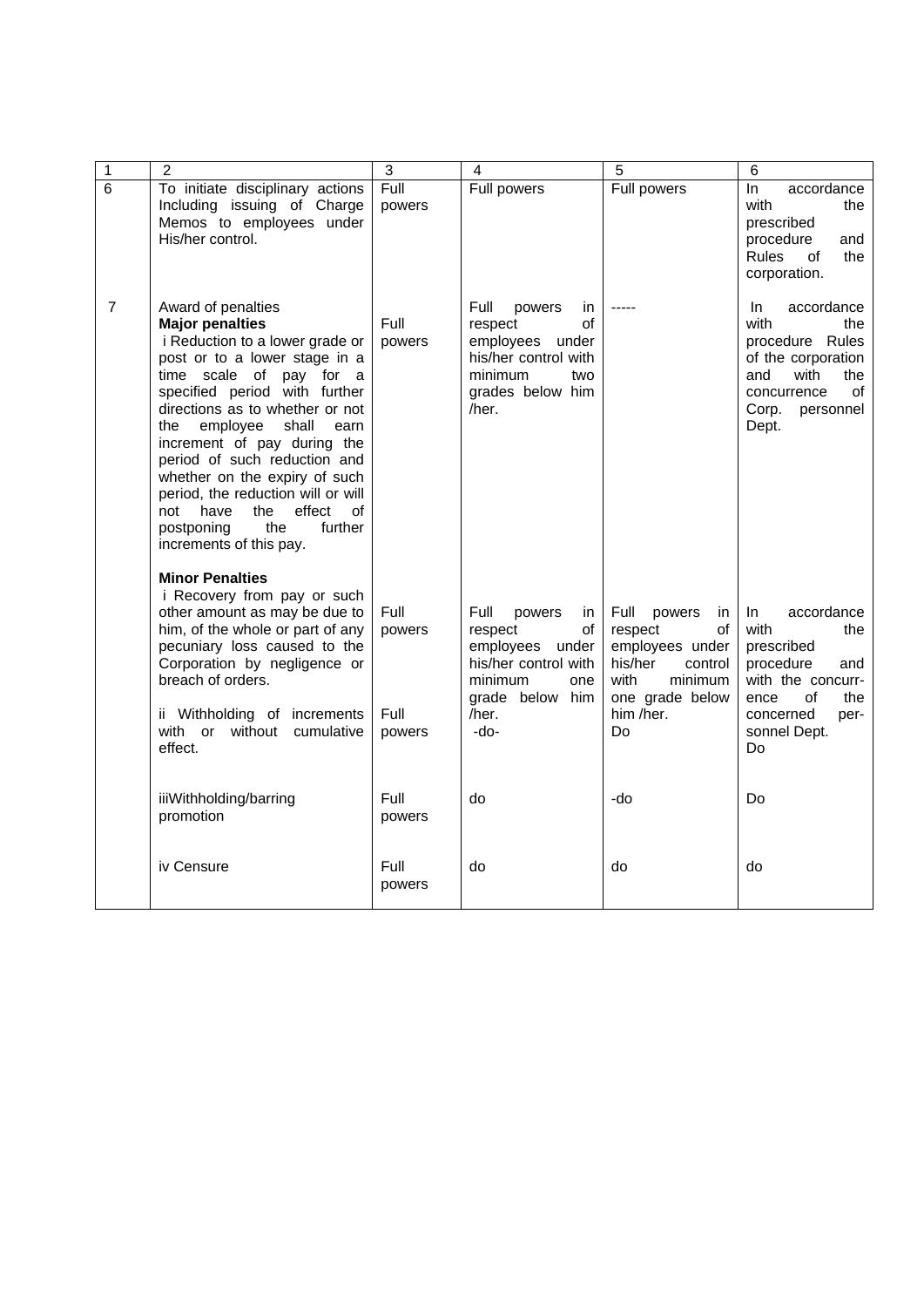| $\mathbf 1$ | $\overline{2}$                                                                                                                                                                                             | 3                          | 4                                | 5                                | 6                                                                                                                                                       |
|-------------|------------------------------------------------------------------------------------------------------------------------------------------------------------------------------------------------------------|----------------------------|----------------------------------|----------------------------------|---------------------------------------------------------------------------------------------------------------------------------------------------------|
| 8<br>9      | To sanction Comp. Off<br>To sanction and authorize expenditure<br>against any statuary requirements-<br>salary, conveyance, medical and TA                                                                 | Full powers<br>Full powers | Full<br>Powers<br>Full<br>powers | Full<br>powers<br>Full<br>powers | $\ln$<br>accordance with the<br>rules and the Corporate<br>guidelines issued in this<br>regard                                                          |
|             | claims etc., contractual obligations and<br>other expenses in connection with the<br>activities<br>the<br>οf<br>Division/Department/Unit under<br>him<br>subject to budget provision.                      |                            |                                  |                                  | In accordance with the<br>policy, rules and standing<br>orders of the Corporation<br>and with the concurrence<br>of the concerned Finance<br>Department |
| 10          | To sanction and authorize issue of<br>purchase orders against budgeted<br>production/trading program and subject<br>to the policies and procedures of the<br>Corporation<br>regarding<br>purchase/trading. | Full powers                | Full<br>powers                   | Full<br>powers                   | In accordance with the<br>rules of the Corporation<br>and with the concurrence<br>of the concerned Finance<br>Department.                               |
| 11          | To sanction and authorise expenses in<br>emergencies for the safety of the<br>employees<br>and<br>Company's<br>the<br>property up to limits indicated.                                                     | Rs. 7,000/-                | Rs. 5,000/                       | Rs. 2,000/                       |                                                                                                                                                         |
| 12          | To Sign and execute documents on<br>behalf of the Corporation.                                                                                                                                             | Full powers                | Full<br>powers                   | Full<br>powers                   | In accordance with<br>the<br>procedure prescribed<br>in<br>this<br>regard<br>the<br>by<br>Corporate Office                                              |
| 13          | Settlement of disputed claims with in<br>the limits indicated.                                                                                                                                             | Rs, 20, 000/-              | Rs.10000/                        | Rs., 5000/                       | -do-                                                                                                                                                    |
| 14          | To enter into negotiations and contracts<br>and to rescind and vary such contracts<br>and do such acts, deeds and thing for<br>and on behalf of the Unit under him as<br>may be necessary or expedient.    | Full powers                | Full<br>powers                   | Full<br>powers                   | In accordance with the<br>procedure laid down by the<br>Corporate Office.                                                                               |
| 15          | To represent Company in all matters<br>before Government establishments,<br>Banks or other financial institutions for<br>and on behalf of the Units under his<br>control. To institute, defend or abandon  | Full powers                | Full<br>powers                   | Full<br>powers                   |                                                                                                                                                         |
| 16          | any legal proceeding by or against the<br>Company in respect of units under his<br>control and defray expenses to the<br>extent indicated.                                                                 | Rs.10,000/                 | Rs.10,000/                       | Rs.<br>$6,000/-$                 | In consultation with the<br>Corporate Legal Dept. and<br>with the concurrence of the<br>concerned Finance Dept                                          |